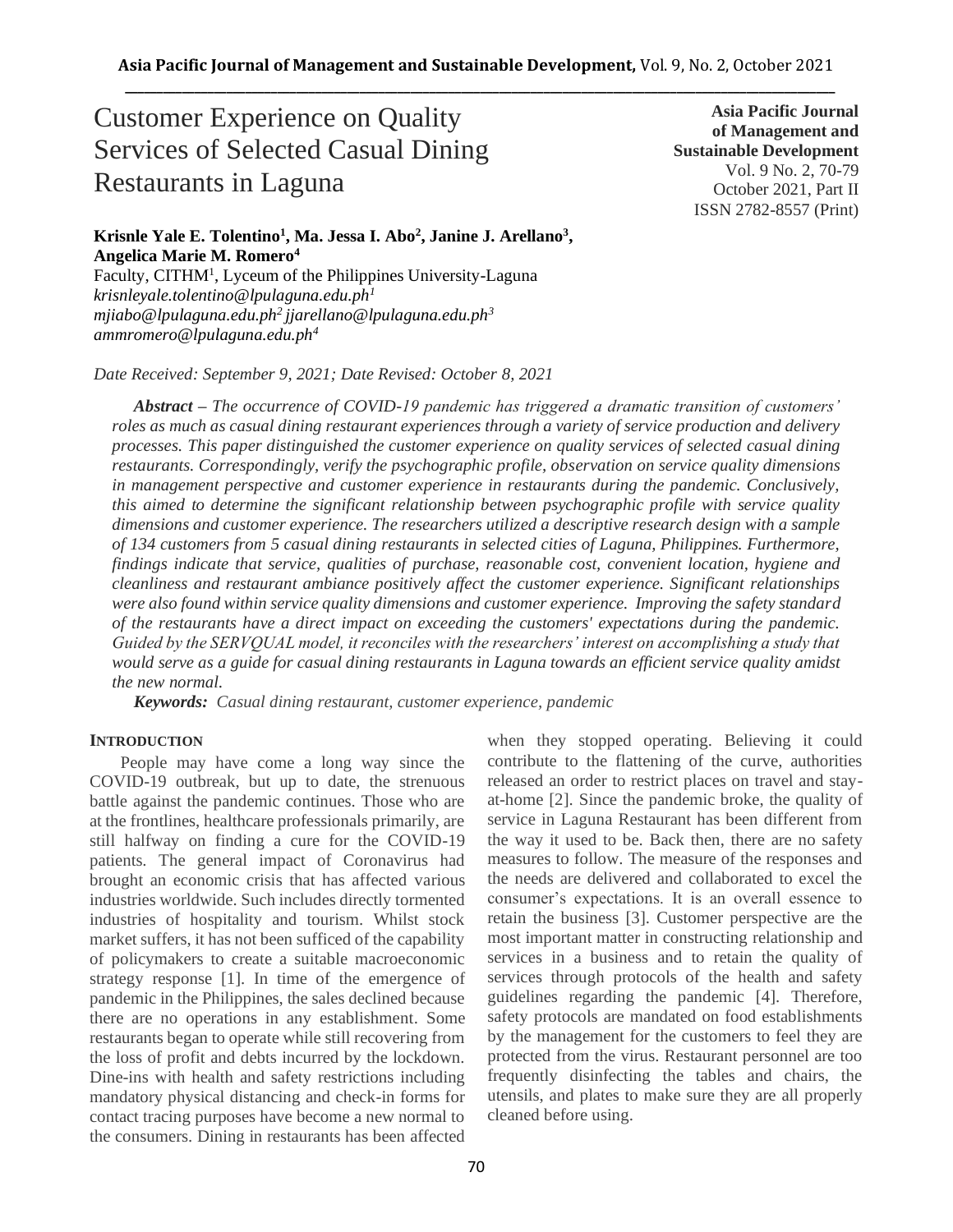As any local government should, the City Administrator implemented health and safety protocols by the terms of registration of information on restaurant logbooks for immediate contact tracing, wearing of face mask, and proper observation of physical distancing. The performance of the worker shows a significant participation in satisfying the consumer within the restaurant. Each individual and efficient attributes of the quality-of-service behavior were able to attain the managerial growth [5]. The empathy and assurance are found to have a significant role with the growth of business [6]. In the industries of restaurant must provide a high-quality standard experience to entice and to get the attention of the practitioners and consumer. Hence, they are essential to the business strategies [7]. In addition, management and employees must retain their quality of services for the customers. They must adapt new normal on restaurants. The primary purpose behind this research is to illuminate information and to gather proof for speculations of the Customer Experience on Quality Services of Selected Casual Dining Restaurants in Laguna and to contribute the information in the field of study. In the same way it is for the individual researchers that like to learn and to understand the studies, even the individuals are from the research institution, conducting research is not just simple but it is a goal to accomplish.

The understanding of the SERVQUAL model drive the principles presented in this study. Besides its relevance, the researchers are interested in accomplishing this study for it would serve as a guide for casual dining restaurants in Laguna to observe the quality services that they can offer to the customers amidst the new normal. Now, especially more than anything, the understanding of gradual shift toward a new setup is of great necessity. Let alone that it is imperative not only to the hospitality and management industry but to the customers, above all. The lack of evaluation of the present situation, with emphasis to the fact that every industry is still stranger to a postpandemic setup, is likely to pose threat and difficulties to customer service quality—a gap that is critical to address.

## **OBJECTIVES OF THE STUDY**

 The aim of this study was to assess the Customer Experience on Quality Services of Selected Casual Dining Restaurants in Laguna. First was to Assess the psychographic profile of the respondent in terms of Attitude, Lifestyle, Personality, and Values. Second, to determine the expectation and observation on service quality dimensions in management perspective in terms of Tangibility, Responsiveness, Assurance, Reliability, and Empathy. Third, to analyze the customer experience on the restaurants during the pandemic in terms of Service, Qualities of Purchase, Reasonable Cost, Convenient Location, Hygiene and Cleanliness, and Restaurant Ambiance. Fourth, to test the relationship of psychographic profile with service quality dimensions and customer experience. And lastly, to test the relationship between service quality dimensions and customer experience.

## **MATERIALS AND METHODS**

 The researchers used descriptive research design to determine effects of pandemic on restaurants, and subsequently, its implementation of safety measures. This research identified with the status quo of the service quality among restaurants in areas of Laguna by analyzing the management perception using adapted questionnaires. Restaurants have been selected depending on the quantity of staff, the area space of the restaurants for customers, had it been established for a year, and standardized service quality practices.

The respondents of the research were selected using convenience sampling. The respondents consisted of 134 customers from 5 casual dining restaurants in selected cities of Laguna, Philippines. In this research, the convenience sampling was adopted which is a sort of sampling where the most important information source will be utilized for the study without extra necessities. The rationale for choosing this approach was that the researcher was seeking knowledge about customer perspective on perceived quality services among selected casual dining restaurants in Laguna predetermined, that is, by the effects of pandemic. Researchers chose respondents from 3 cities of Laguna province.

With the use of the following statistical tools/methods, the information collected were tabled, measured, analyzed, and encoded. The statistical tools used in the study were Weighted Mean, Reliability test, Frequency/Percentage Distribution, and Spearman's Rank Correlation for the significant relationship. The researchers provided a consent form to the target respondents.

 The consent states the purpose of the study and sets a guideline to protect the rights of the respondent. The researchers do not constrain anybody to answer the surveys and ensured that all personal data of the respondents are managed with strict confidentiality. Researchers also abide by the ethical standard of the research for the people showing support and believe in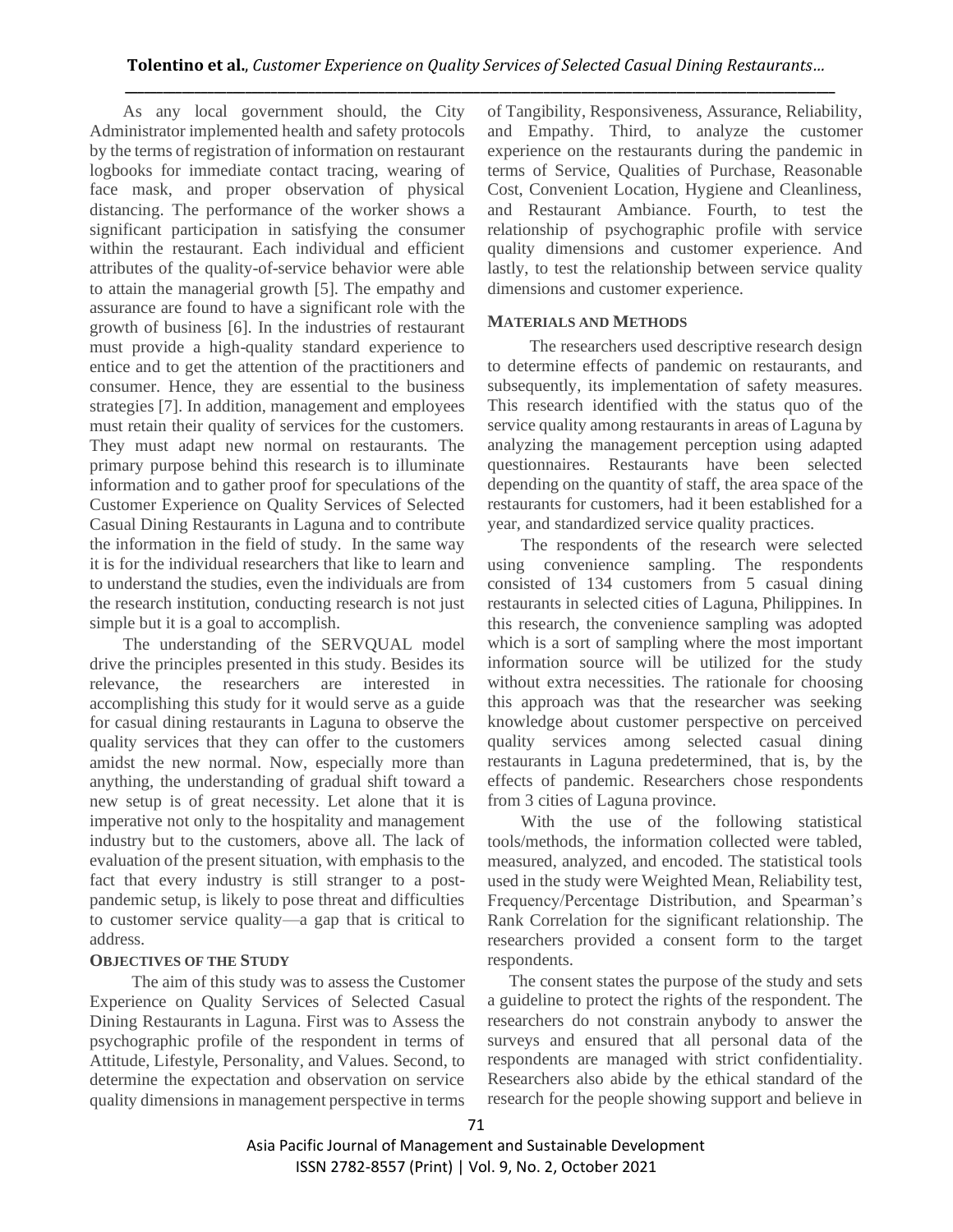research. The researchers secured the discretion of the survey questionnaires since identities are vital. Data were gathered and analyzed through the help of research statistician and statistical software. All the procedures took no bias in all the involved respondents. The procedure regarding the study writing were likewise addressed. The data remained secured and confidential to avoid any unacceptable and offensive comments.

## **RESULTS AND DISCUSSION**

### **Table 1. Psychographic Profile of the Respondents**

| <b>Indicators:</b>    | <b>Mean</b> | VI | Rank |
|-----------------------|-------------|----|------|
| Attitude              | 3.65        | SА |      |
| Lifestyle             | 3.63        | SА | 3    |
| Personality           | 3.52        | SА |      |
| Values                | 3.67        | SА |      |
| <b>Composite mean</b> | 3.62        | SА |      |

*Legend: 3.50 – 4.00- Strongly Agree (SA); 2.50 – 3.49 = Agree (A); 1.50 – 2.49 = Disagree (D); 1.00 – 1.49 = Strongly Agree (SD)*

From the table, other indicators such as lifestyle have a weighted mean of 3.63. It can be gleaned from the same table that personality (3.52) procured the lowest rank among the given indicators. This means that when it comes to eating at a casual dining restaurant, they do not give much value to their personality. It can be acknowledged from Table 1 that other indicators such as values (3.67), which ranked first. In addition, attitude ranked second and has a weighted mean of 3.65 and all indicators have strongly agreed verbal interpretation. It is observed that customers safety in the service that they get from the restaurants. The management in every establishment wanted to know what the attitude and value of their consumers are. It helps a certain corporation to enhance their services and guide them to improve [8]. Customer perspective are the most important matter in constructing relationship and services in a business and to retain the quality of services through protocols of the health and safety guidelines regarding the pandemic [9]. Therefore, safety protocols are mandated on food establishments by the management for the customers to feel they are protected from the virus.

Hereafter, from Table 2, it can be gleaned that the lowest in rank when it comes to the observation on service quality dimensions in management perspective is responsiveness with the weighted mean of 3.56 and a verbal interpretation agree. This shows that every customer desire prompt service; and responsiveness is one of the management quality measurements that restaurants are willing to provide as assistance.

| Indicators:           |      | <b>Observation</b>    |      |      |                       |      |
|-----------------------|------|-----------------------|------|------|-----------------------|------|
|                       | Mean | Verbal Interpretation | Rank | Mean | Verbal Interpretation | Rank |
| Tangibility           | 3.60 | <b>Strongly Agree</b> | 2.5  | 3.59 | <b>Strongly Agree</b> | 3.5  |
| Responsiveness        | 3.52 | <b>Strongly Agree</b> | 5    | 3.56 | <b>Strongly Agree</b> | 5    |
| Assurance             | 3.60 | <b>Strongly Agree</b> | 2.5  | 3.59 | <b>Strongly Agree</b> | 3.5  |
| Reliability           | 3.56 | <b>Strongly Agree</b> | 4    | 3.61 | <b>Strongly Agree</b> | 1.5  |
| Empathy               | 3.65 | <b>Strongly Agree</b> |      | 3.61 | <b>Strongly Agree</b> | 1.5  |
| <b>Composite Mean</b> | 3.59 | <b>Strongly Agree</b> |      | 3.59 | <b>Strongly Agree</b> |      |

**Table 2. Summary table of the Observation on Service Quality Dimensions in Management Perspective**

Based on the following indicators, tangibility and assurance ranked the same with 3.59 weighted mean and a verbal interpretation strongly agree. This manifests that assurance and tangibility are service qualities dimensions due to the importance of having credibility and secured customers that the company shows through its services. In the same case, reliability and empathy ranked the same with 3.61 and a verbal interpretation strongly agree. Moreover, within the restaurant, empathy makes a difference with the management and collaboration by helping to understand the other person's point of view.

The reliability is important to the management to serve a timely service, to maintain the cleanliness of the facilities, and to protect the environment [10]. The service standard is a multifaceted idea which carries a position of assorted qualities assembled in few measurements. It is basic that service suppliers acknowledge client discernments and desires in expansion to the components that impact their fulfillment with the benefit given. The objective of the restaurant is to supply clients with their requirements and wishes and make them unforgettable. The variable lifestyle has the most important impact on the dependent variable and future demands and consumer preferences [11].

Table 3 presents the summary table of the customer experience on the restaurants. Indicator such as reasonable cost with 3.62 weighted mean ranked the lowest followed by qualities of purchase (3.65).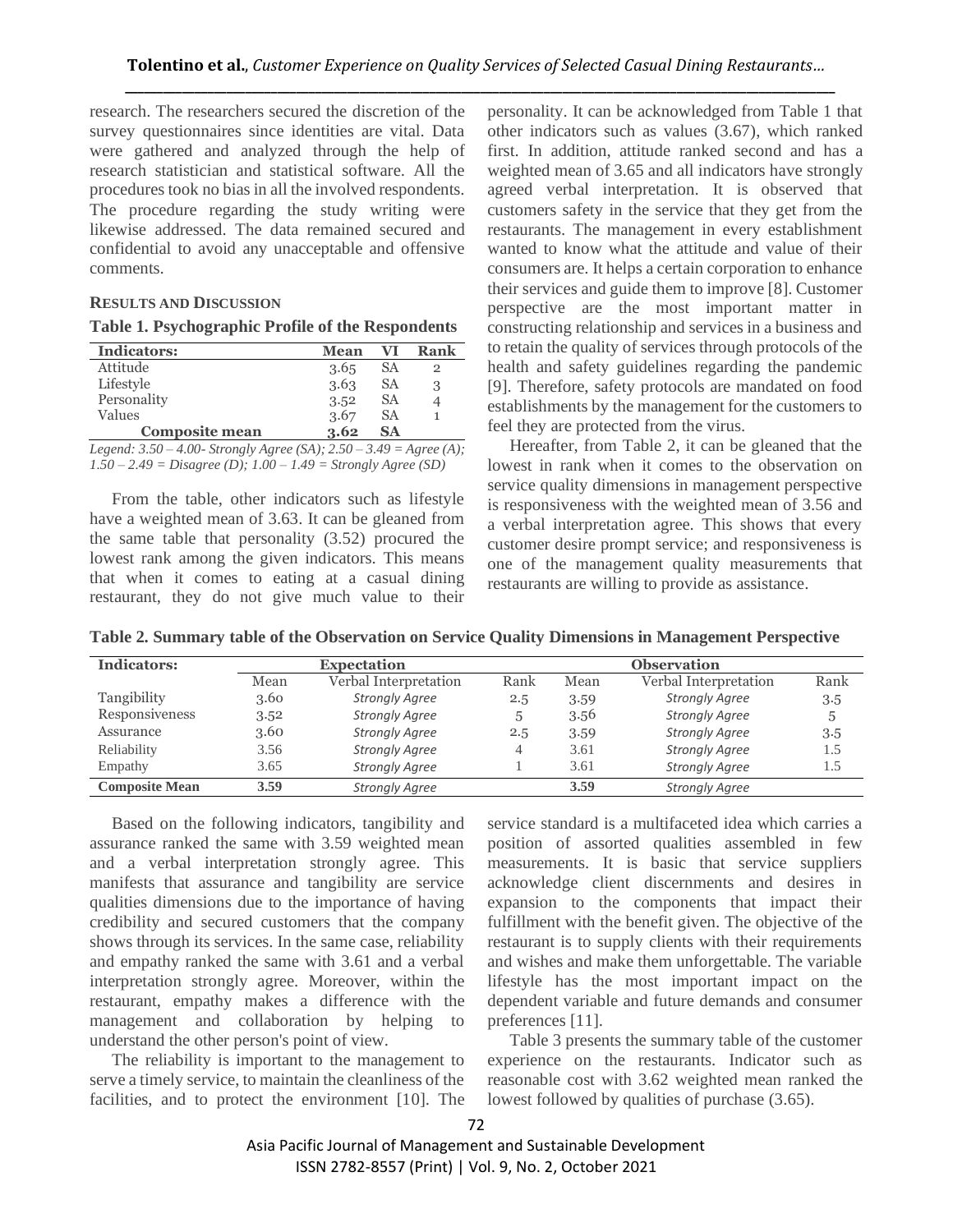| <b>Indicators:</b>             | <b>Mean</b> | VI        | Rank |
|--------------------------------|-------------|-----------|------|
| Service                        | 3.68        | SА        |      |
| <b>Qualities of Purchase</b>   | 3.65        | S A       | 5.   |
| Reasonable Cost                | 3.62        | S A       |      |
| <b>Convenient Location</b>     | 3.71        | S A       |      |
| <b>Hygiene and Cleanliness</b> | 3.73        | <b>SA</b> |      |
| <b>Restaurant Ambience</b>     | 3.67        | S A       |      |
| <b>Composite mean</b>          | 3.68        | SА        |      |

**Table 3. Summary of the Customer Experience on the Restaurants During the Pandemic** 

*Legend: 3.50 – 4.00- Strongly Agree (SA); 2.50 – 3.49 = Agree (A); 1.50 – 2.49 = Disagree (D); 1.00 – 1.49 = Strongly Agree (SD)*

Moreover, other variables influence the prestige of customers' willingness to pay a price for a premium experience or to a reasonable cost. In the same table, restaurant ambiance ranked fourth with 3.67 weighted mean and service which ranked third with 3.68 weighted mean and a strongly agree verbal interpretation. This means, restaurant ambiance and service helped restaurants to boost customer experience. The service employees shape the interaction between the employee and customer. It also brands relationship of full-service restaurants. Consumer sentiment indicates ratings and loyalty of the frequent or regular consumers that considers the cost and its reasonable price [12]. The restaurant's atmosphere affects the happiness of customers [13]. Additionally, the customers' restaurant attribute had influenced the image of the brand of the restaurant [14]. Moreover, convenient location with the weighted mean of 3.71 and a verbal interpretation strongly agree. Besides, hygiene and cleanliness, which ranked first with the weighted mean of 3.73 and a verbal interpretation strongly agree. In addition, this indicator is the most important indicator as restaurant serves food and hygiene and cleanliness is a must inside the area. In addition, it is important to have a secure place to the environment of the restaurant because customers want to enjoy their meal without worrying to their surroundings. It analyzes the importance for customers of quality of services, quality of food, the environment, and the purchase price [15].

Table 4 presents the relationship of psychographic profile with service quality dimensions and customer experiences in terms of attitude. It was observed that there was significant relationship when grouped according to tangibility  $(p=.015)$ , responsiveness  $(p<.01)$ , assurance  $(p<.01)$ , reliability ( $p<.01$ ), and empathy ( $p<.01$ ) since the results of the p-values were less than 0.05 alpha level.

|  |  | Table 4. Relationship of Psychographic Profile with       |  |
|--|--|-----------------------------------------------------------|--|
|  |  | <b>Service Quality Dimensions and Customer Experience</b> |  |

| $\cup$ u vice vuunty<br>D'intensions and Castomer Experience |                  |         |                       |  |  |  |
|--------------------------------------------------------------|------------------|---------|-----------------------|--|--|--|
| <b>Attitude vs</b>                                           | <b>Rho-value</b> | p-value | <b>Interpretation</b> |  |  |  |
| <b>Tangibility</b>                                           | .210             | .015    | Significant           |  |  |  |
| <b>Responsiveness</b>                                        | .300             | .000    | Significant           |  |  |  |
| <b>Assurance</b>                                             | .362             | .000    | Significant           |  |  |  |
| <b>Reliability</b>                                           | .356             | .000    | Significant           |  |  |  |
| <b>Empathy</b>                                               | .343             | .000    | Significant           |  |  |  |

*If the p-value is <.05, Significant. If the p-value is >.05, Not Significant.*

This means that the response differs significantly, and it is based on the test conducted. It was found out that tangibility, responsiveness, assurance, reliability, and empathy are all highly affecting the relationship of psychographic profile with service quality dimensions and customer experience in terms of attitude. the company's goal is to have loyal customers. The target of the restaurant management is to know what the customers want and to gather information of the customers regarding their needs and interest, the firm might promote its products or services with various promotional methods. It may also inform customers of the characteristics and benefits those restaurants provide to purchase [16].

**Table 5. Relationship of Psychographic Profile with Service Quality Dimensions and Customer Experience**

| <b>Lifestyle vs</b>   | <b>Rho-value</b> | p-value | Interpretation  |
|-----------------------|------------------|---------|-----------------|
| <b>Tangibility</b>    | .217             | .012    | Significant     |
| <b>Responsiveness</b> | .011             | .895    | Not Significant |
| <b>Assurance</b>      | .210             | .015    | Significant     |
| <b>Reliability</b>    | .164             | .058    | Not Significant |
| <b>Empathy</b>        | .114             | .189    | Not Significant |

*If the p-value is <.05, Significant. If the p-value is >.05, Not Significant.*

Table 5 presents the means that the elationship of psychographic profile with service quality dimensions and customer experience was really affecting the service quality dimension and customer experiences in terms of tangibility and assurance. The behavior of the employee plays a huge impact in satisfying the consumer of the restaurant. Both personal and functional aspects of the quality-ofservice behavior were able to attain the managerial growth. The empathy and assurance are found to have a significant role with the growth of business. The restaurant industry must create a good quality service experience to attract the attention of the practitioners and customer. Hence, they are essential to the business strategies [17]. Furthermore, management and employees must retain their quality of services for the customers. They must adapt the new normal on restaurants. vital challenge for each management and technical competencies to other companies. It was found out that customer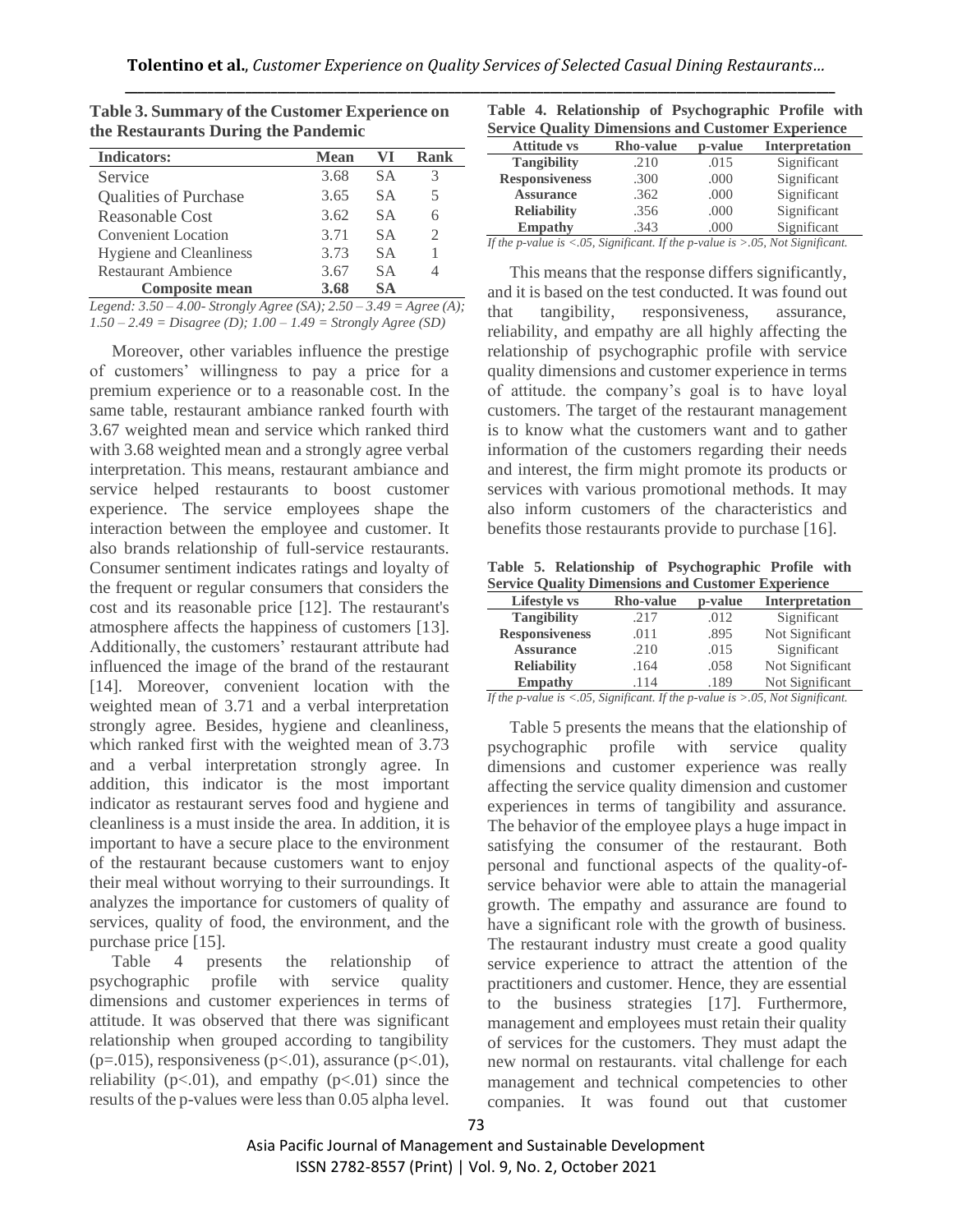satisfaction and the status of restaurants have a significant relation to the return of the customers. Customers build trust to restaurant management and besides satisfaction-revisit, restaurant develop their status [18].

**Table 6. Relationship of Psychographic Profile with Service Quality Dimensions and Customer Experience**

| <b>Personality vs</b> | <b>Rho-value</b> | p-value | Interpretation  |  |  |  |
|-----------------------|------------------|---------|-----------------|--|--|--|
| <b>Tangibility</b>    | .146             | .093    | Not Significant |  |  |  |
| <b>Responsiveness</b> | .358             | .000    | Significant     |  |  |  |
| <b>Assurance</b>      | .270             | .002    | Significant     |  |  |  |
| <b>Reliability</b>    | .242             | .005    | Significant     |  |  |  |
| <b>Empathy</b>        | .340             | .000    | Significant     |  |  |  |
|                       |                  |         |                 |  |  |  |

*If the p-value is <.05, Significant. If the p-value is >.05, Not Significant.*

Table 6 presents the relationship of psychographic profile with service quality dimensions and customer experience in terms of personality. It was observed that there was a significant relationship when grouped according to responsiveness  $(p<.01)$ , assurance  $(p=.002)$ , reliability ( $p=.005$ ), and empathy ( $p<.01$ ) since the results of the p-values were less than the 0.05 alpha level. This means that the responses differ significantly, and it is based on the test conducted. However, tangibility in terms of personality has no difference as it resulted to be greater than the 0.05 alpha level. And it was found out that responsiveness, assurance, reliability, and empathy are all highly affecting the customer experiences in terms of the personality of the customers. The customers' bigger necessities on service standard are food production that satisfies their wants. There is a need for an arrangement to extend the aggressive capacity and to get a better quantity of faithful clients in order to create the desires of clients concurred together with advertised service standard [19]. By reasoned procedures, it got to be apparent that there's a critical connection among the general service standard and client fulfillment; and between client fulfillment and dependability [20].

**Table 7. Relationship of Psychographic Profile with Service Quality Dimensions and Customer Experience**

| <b>Values vs</b>                                | <b>Rho-value</b> | p-value                                 | <b>Interpretation</b> |
|-------------------------------------------------|------------------|-----------------------------------------|-----------------------|
| <b>Tangibility</b>                              | .243             | .005                                    | Significant           |
| <b>Responsiveness</b>                           | .130             | .135                                    | Not Significant       |
| <b>Assurance</b>                                | .236             | .006                                    | Significant           |
| <b>Reliability</b>                              | .310             | .000                                    | Significant           |
| <b>Empathy</b>                                  | .187             | .031                                    | Significant           |
| the contract of the contract of the contract of |                  | the property of the control of the con- |                       |

*If the p-value is <.05, Significant. If the p-value is >.05, Not Significant.*

Table 7 presents the relationship of psychographic profile with service quality dimensions and customer experience in terms of values. It was observed that there was a significant difference when grouped according to tangibility  $(p=.005)$ , assurance  $(p=.006)$ , reliability  $(p<.01)$ , and empathy  $(p=.031)$ since the results of the p-values were less than 0.05 alpha level. This means that the response differs significantly, and it is based on the test conducted. However, the second indicator, which is responsiveness resulted greater than the p-value of 0.05 alpha level in terms of its difference in values. It was found out that in accordance with values of the tangibility, assurance, reliability, and empathy all are highly affecting the relationship of psychographic profile within the customer experience and quality of service. Service quality is essential in each management, especially in-service field. Specifically, service industry has an important role to perform on service quality in order to develop and advance the service [21]. Service quality is essential in each management, especially in-service field. Specifically, service industry has an important role to perform on service quality in order to develop and advance the service [22].

**Table 8. Relationship of Psychographic Profile with Service Quality Dimensions and Customer Experience**

| <b>Attitude vs</b>           | <b>Rho-value</b> | p-value | Interpretation |
|------------------------------|------------------|---------|----------------|
| Service                      | .331             | .000    | Significant    |
| <b>Oualities of Purchase</b> | .248             | .004    | Significant    |
| Reasonable Cost              | .215             | .013    | Significant    |
| <b>Convenient Location</b>   | .317             | .000    | Significant    |
| Hygiene & Cleanliness        | .175             | .043    | Significant    |
| <b>Restaurant Ambiance</b>   | .282             | .001    | Significant    |

*If the p-value is <.05, Significant. If the p-value is >.05, Not Significant*

 Table 8 presents the relationship of psychographic profile with service quality dimensions and customer experiences in terms of attitude. It was observed that there was a significant difference when grouped according to service  $(r=.331, p<.01)$ , quality of purchase (p=.004), reasonable cost (p=.013),  $convenient$   $location(p<.01)$ , hygiene cleanliness  $(p=.043)$ , and restaurant ambiance  $(p=.001)$  since the results of the p-values were less than 0.05 alpha level. This means that the responses differ significantly, and they are based on the test conducted. It was found out that service, quality of purchase, reasonable cost, convenient location, hygiene and cleanliness and restaurant ambiance are all highly affecting the relationship of psychographic profile with service quality dimensions and customer experience in terms of attitude. The retention of a consumer is a result of quality of service, brand attitude of the restaurant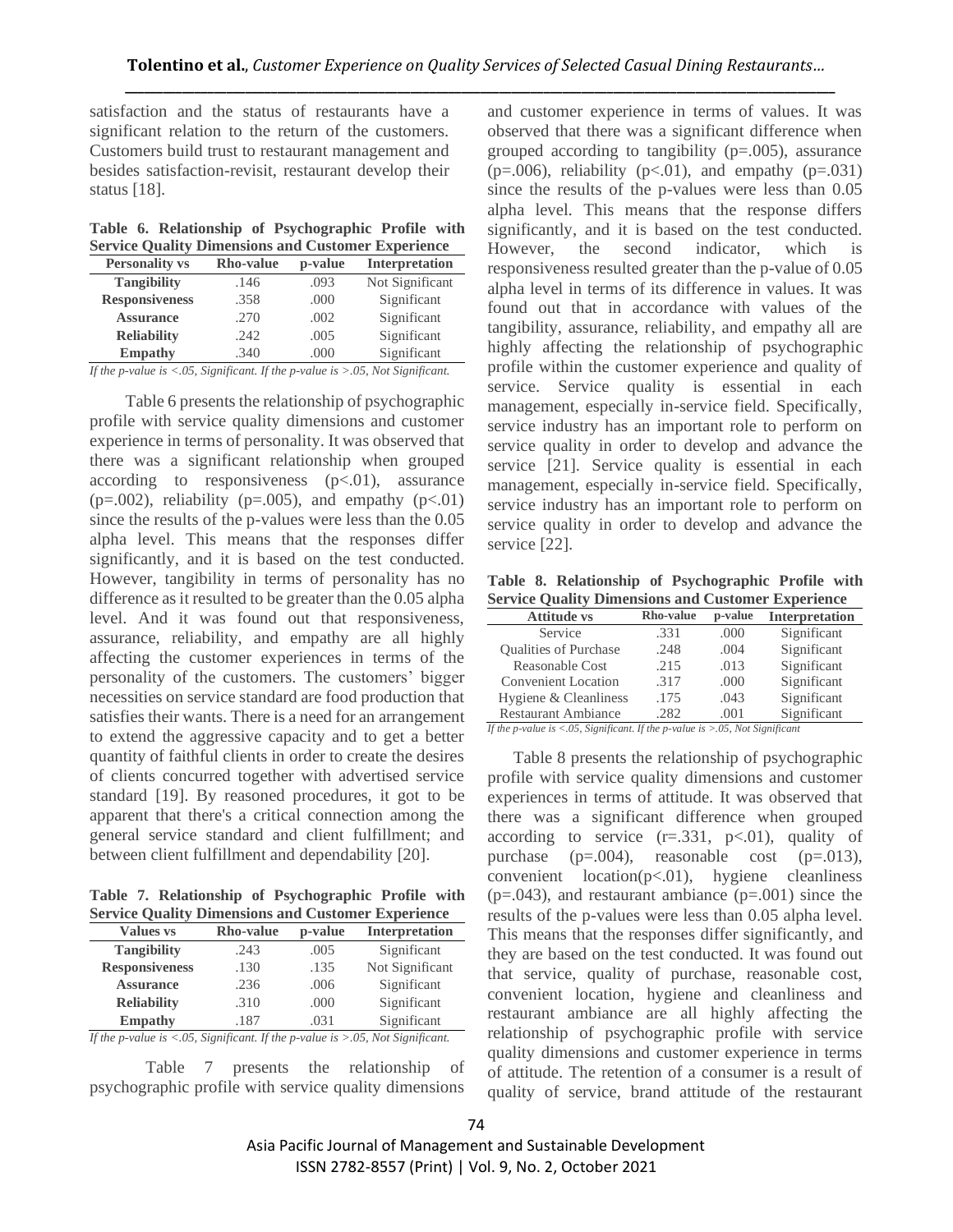industries [23]. Hence, they are essential to the business strategies [24]. In addition, management and employees must retain their quality of services for the customers. They must adapt the new normal in restaurants. The customers are the top priority of the restaurants and they must value their attitude towards the environment of the restaurant [25]. In addition, management and employees must retain their quality of services for the customers. They must adapt the new normal in restaurants.

**Table 9. Relationship of Psychographic Profile with Service Quality Dimensions and Customer Experience**

| <b>Rho-value</b> | p-value | Interpretation  |
|------------------|---------|-----------------|
| .149             | .086    | Not Significant |
| .331             | .000    | Significant     |
| .196             | .023    | Significant     |
| .278             | .001    | Significant     |
| .309             | .000    | Significant     |
| .274             | .001    | Significant     |
|                  |         |                 |

*If the p-value is <.05, Significant. If the p-value is >.05, Not Significant.*

 Table 9 presents the relationship of psychographic profile with service quality dimensions and customer experience in terms of lifestyle. It was observed that there was a significant relationship in terms of quality of purchase  $(p<.01)$ , reasonable cost  $(p=.023)$ , convenient location (p=.001), hygiene and cleanliness  $(p<.01)$ , and restaurant ambiance since the results of the p-values were less than the 0.05 alpha level. This means that the responses related significantly on various levels, and they are based on the test conducted. However, service in terms of lifestyle has no relationship as it resulted to be greater than the 0.05 alpha level. And it was found out that quality of purchase, reasonable cost, convenient location, hygiene and cleanliness, and restaurant ambiance are all highly affecting the customer experiences in terms of the lifestyle of the customers. Customers build trust in restaurant management and besides satisfaction-revisit, restaurant develop their status [26].

**Table 10. Relationship of psychographic profile with service quality dimensions and customer experience**

| $\overline{\mathcal{O}}$ . The state $\overline{\mathcal{O}}$<br><u>Gillicipione Girc cubechici chpcitchce</u> |                  |         |                                                             |  |  |  |
|----------------------------------------------------------------------------------------------------------------|------------------|---------|-------------------------------------------------------------|--|--|--|
| <b>Personality vs</b>                                                                                          | <b>Rho-value</b> | p-value | Interpretation                                              |  |  |  |
| Service                                                                                                        | .197             | .022    | Significant                                                 |  |  |  |
| <b>Oualities of Purchase</b>                                                                                   | .011             | .896    | Not Significant                                             |  |  |  |
| <b>Reasonable Cost</b>                                                                                         | .231             | .007    | Significant                                                 |  |  |  |
| <b>Convenient Location</b>                                                                                     | .144             | .096    | Not Significant                                             |  |  |  |
| Hygiene & Cleanliness                                                                                          | .130             | .135    | Not Significant                                             |  |  |  |
| <b>Restaurant Ambiance</b>                                                                                     | .244             | .004    | Significant                                                 |  |  |  |
| $\mathbf{r} \cdot \mathbf{r}$ $\mathbf{r} \cdot \mathbf{r}$ $\mathbf{r} \cdot \mathbf{r}$                      | $T^2$            |         | $\bigcap_{i=1}^n$ at $\bigcap_{i=1}^n$ is $\bigcap_{i=1}^n$ |  |  |  |

*If the p-value is <.05, Significant. If the p-value is >.05, Not Significant.*

Table 10 presents the relationship of psychographic profile with service quality dimensions and customer experience in terms of personality. It was observed that there are three relationships when grouped according to service  $(p=.022)$ , reasonable cost  $(p=.007)$  and restaurant ambiance  $(p=.004)$  since the result of the p-values were less than 0.05 alpha level. However, there are three indicators, which are the quality of purchase (p=.896), convenient location  $(p=.096)$ , and hygiene and cleanliness  $(p=.135)$  that results in not significant since their p-values were greater than 0.05 alpha level. It was found out that service, reasonable cost, and restaurant ambiance are highly affecting the relationship of the psychographic profile with service quality dimension and customer experience. The service employees shape the interaction between the employee and customer. It also brands relationship of full-service restaurants. Consumer sentiment indicates ratings and loyalty of the frequent or regular consumers that considers the cost and its reasonable price [27].

**Table 11. Relationship of psychographic profile with service quality dimensions and customer experience**

| <b>Values vs</b>                               | <b>Rho-value</b> | p-value       | Interpretation                 |
|------------------------------------------------|------------------|---------------|--------------------------------|
| Service                                        | .261             | .002          | Significant                    |
| <b>Oualities of Purchase</b>                   | .245             | .004          | Significant                    |
| Reasonable Cost                                | .213             | .013          | Significant                    |
| <b>Convenient Location</b>                     | .255             | .003          | Significant                    |
| Hygiene & Cleanliness                          | .227             | .008          | Significant                    |
| <b>Restaurant Ambiance</b>                     | .167             | .053          | Not Significant                |
| $\sim$ $\sim$<br>$\bullet$ $\bullet$ $\bullet$ | $\cdots$         | $\sim$ $\sim$ | $\wedge$ = $\cdots$ $\wedge$ + |

*If the p-value is <.05, Significant. If the p-value is >.05, Not Significant.*

 Table 11 presents the relationship of psychographic profile with service quality dimensions and customer experience in terms of value. It was observed that there was a significant relationship when grouped according to service  $(p=.002)$ , quality of purchase  $(p=.004)$ , reasonable cost  $(p=.013)$ , convenient location  $(p=.003)$ , and hygiene and cleanliness (p=.008) since the result of the p-values were less than 0.05 alpha level. However, restaurant ambiance (p=.053) results not significant since their p-values were greater than 0.05 alpha level. It was found out that service, quality of purchase reasonable cost, convenient location, and hygiene and cleanliness are highly affecting the relationship of the psychographic profile with service quality dimension and customer experience. Furthermore, identity characteristics have coordinated impacts in customer satisfaction [28]. Likewise, people are all different. They think differently, they act and respond differently. Customers are all unique since they have a pattern of relatively permanent traits that give individuality to a consumer's behavior.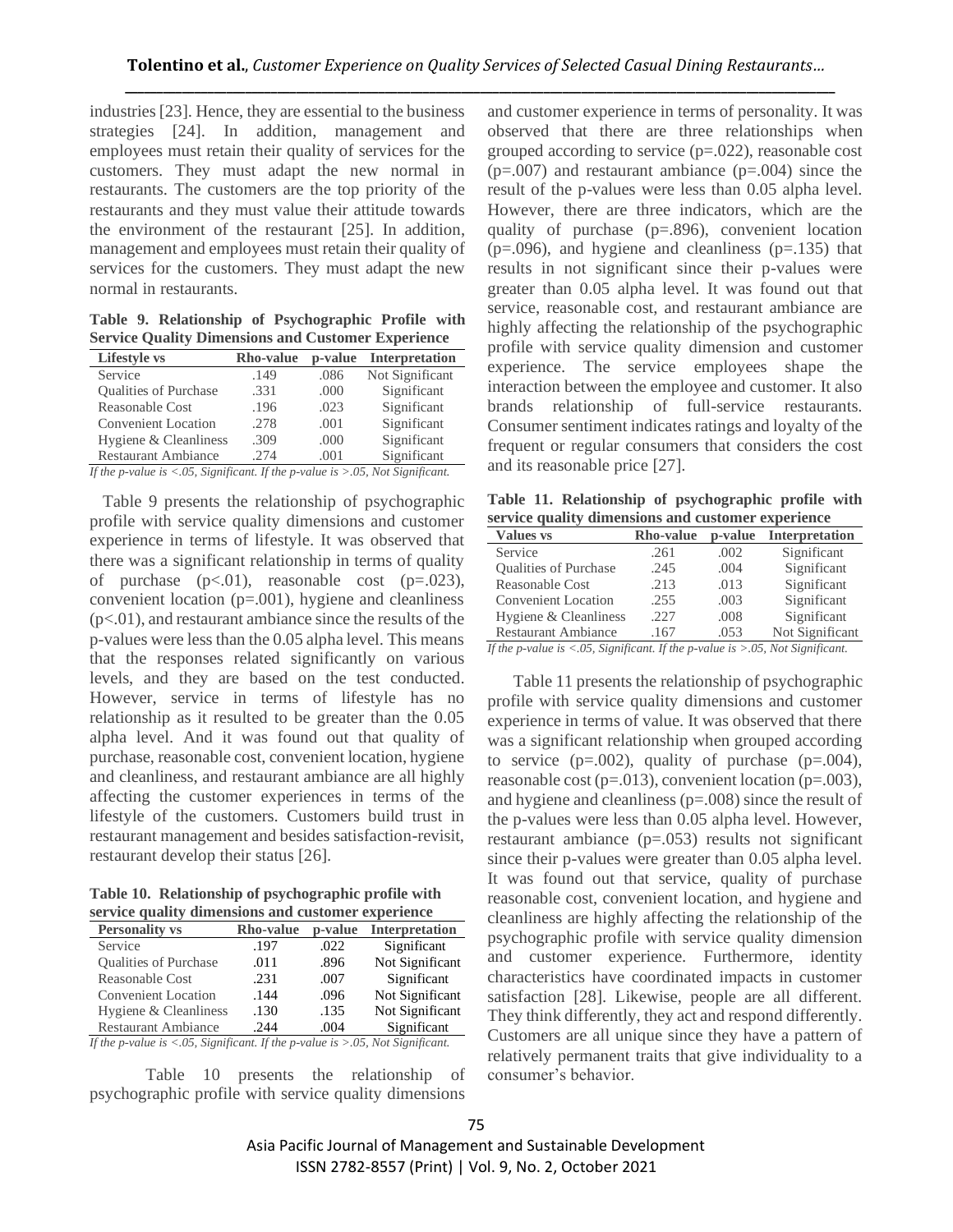| dimensions and customer experience |                  |         |                       |
|------------------------------------|------------------|---------|-----------------------|
| Tangibility vs                     | <b>Rho-value</b> | p-value | <b>Interpretation</b> |
| Service                            | .435             | .000    | Significant           |
| <b>Oualities of Purchase</b>       | .356             | .002    | Significant           |
| Reasonable Cost                    | .437             | .000    | Significant           |
| <b>Convenient Location</b>         | .261             | .002    | Significant           |
| Hygiene & Cleanliness              | .418             | .000    | Significant           |
| <b>Restaurant Ambiance</b>         | .384             | .000    | Significant           |
|                                    |                  |         |                       |

**Table 12. Relationship between service quality dimensions and customer experience**

*If the p-value is <.05, Significant. If the p-value is >.05, Not Significant.*

 Table 12 manifests the relationship between service quality dimensions and customer experience in terms of tangibility. It was distinguished that there was a significant relationship when grouped according to service  $(p<.01)$ , qualities of purchase  $(p<.01)$ , reasonable cost  $(p<.01)$ , convenient location  $(p=.002)$ , hygiene and cleanliness  $(p<.01)$  and restaurant ambiance  $(p<.01)$ . Since the results of the p-values were less than 0.05 alpha level. This means that the responses relate significantly on different levels. It was found out that service, qualities of purchase, reasonable cost, convenient location, hygiene and cleanliness and restaurant ambiance are all highly affecting the relationship between service quality dimensions and customer experience in terms of tangibility. Furthermore, tangible service is really helpful on the businesses. Interaction with the customers is one of the satisfactions of their satisfactions. Giving them want they want and need is the same as extending them hospitality. It can also result customer's loyalty [29].

**Table 13. Relationship between service quality dimensions and customer experience**

| Responsivness vs           | <b>Rho-value</b> | p-value | Interpretation |
|----------------------------|------------------|---------|----------------|
| Service                    | .414             | .000    | Significant    |
| Qualities of Purchase      | .263             | .002    | Significant    |
| <b>Reasonable Cost</b>     | .354             | .000    | Significant    |
| <b>Convenient Location</b> | .283             | .001    | Significant    |
| Hygiene & Cleanliness      | .231             | .007    | Significant    |
| <b>Restaurant Ambiance</b> | .265             | .002    | Significant    |

*If the p-value is <.05, Significant. If the p-value is >.05, Not Significant.*

 Table 13 manifests the relationship between service quality dimensions and customer experience in terms of responsiveness. It was distinguished that there was a significant relationship when group in accordance with the service  $(p<.01)$ , qualities of purchase  $(p=.002)$ , reasonable cost  $(p<.01)$ , convenient location  $(p=.001)$ , hygiene and cleanliness (p=.007) and restaurant ambiance  $(p=.002)$ . Since the results of the p-values were less than 0.05 alpha level. This means that the responses relate significantly in different levels. It was found out that service, qualities of purchase, reasonable

cost, convenient location, hygiene and cleanliness and restaurant ambiance are all highly affecting the relationship within service quality dimensions and customer experience. In addition, the responsiveness of the management will give a full attention to the customers. The services will be promoted, and the restaurant will respond according to their needs [30].

**Table 14. Relationship between service quality dimensions and customer experience**

| Assurance vs                                                             | <b>Rho-value</b> | p-value | <b>Interpretation</b>                     |
|--------------------------------------------------------------------------|------------------|---------|-------------------------------------------|
| Service                                                                  | .439             | .000    | Significant                               |
| <b>Oualities of Purchase</b>                                             | .349             | .000    | Significant                               |
| Reasonable Cost                                                          | .397             | .000    | Significant                               |
| <b>Convenient Location</b>                                               | .329             | .000    | Significant                               |
| Hygiene & Cleanliness                                                    | .309             | .000    | Significant                               |
| <b>Restaurant Ambiance</b>                                               | .275             | .001    | Significant                               |
| $\cdot$ $\sim$<br>$T \cap T$<br>$1 \cdot \cdot \cdot \cdot \cdot$ $\cap$ | $T^2$            |         | $\sim$ $\sim$ $\sim$ $\sim$ $\sim$ $\sim$ |

*If the p-value is <.05, Significant. If the p-value is >.05, Not Significant.*

Table 14 indicates the relationship within service quality dimensions and customer experience in terms of assurance. It was distinguished that there was a significant relationship when grouped in accordance with the service  $(p<.01)$ , qualities of purchase  $(p<.01)$ , reasonable cost  $(p<0.01)$ , convenient location  $(p<0.01)$ , hygiene and cleanliness  $(p<0.01)$  and restaurant ambiance  $(p=.001)$ . Since the results of the p-values were less than 0.05 alpha level. This means that the responses relate significantly in different levels. It was found out that service, qualities of purchase, reasonable cost, convenient location, hygiene and cleanliness and restaurant ambiance are all highly affecting the relationship between service quality dimensions and customer experience in terms of assurance. Additionally, assurance is one of the important dimensions, assurance is having the credibility and secured customers that the company shows through their services [31]. Service quality assurance also happens online using technology that provides reliable and credible resources.

| Table 15. Relationship between service quality |  |
|------------------------------------------------|--|
| dimensions and customer experience             |  |

| Reliability vs               | <b>Rho-value</b> | p-value | <b>Interpretation</b> |
|------------------------------|------------------|---------|-----------------------|
| Service                      | .420             | .000    | Significant           |
| <b>Oualities of Purchase</b> | .318             | .000    | Significant           |
| <b>Reasonable Cost</b>       | .259             | .000    | Significant           |
| <b>Convenient Location</b>   | .239             | .000    | Significant           |
| Hygiene & Cleanliness        | .238             | .000    | Significant           |
| <b>Restaurant Ambiance</b>   | .420             | .000    | Significant           |

*If the p-value is <.05, Significant. If the p-value is >.05, Not Significant.*

Table 15 indicates the relationship within service quality dimensions and customer experience in terms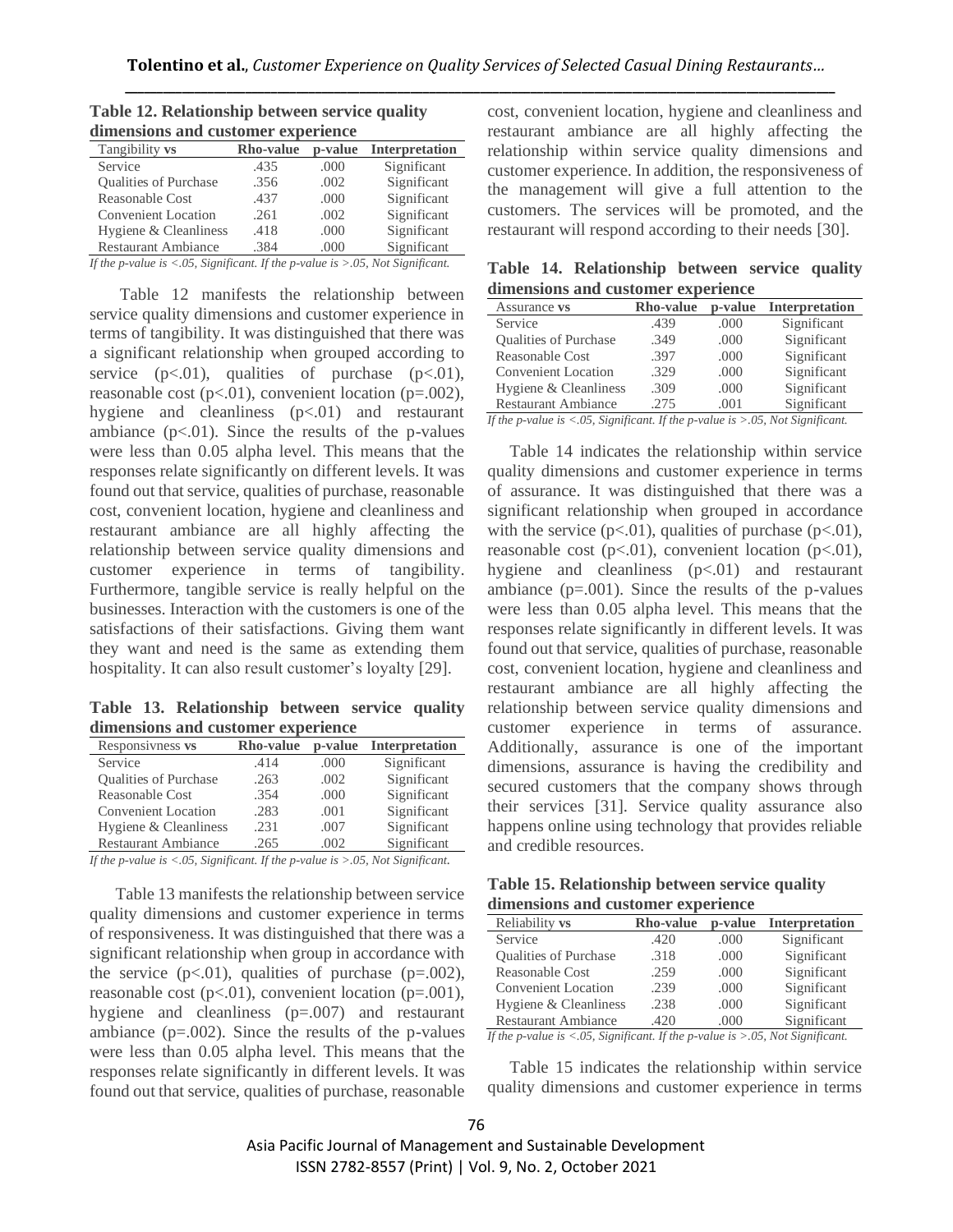of reliability. It was distinguished that there was a significant difference when grouped in accordance with the service  $(p<.01)$ , qualities of purchase  $(p<.01)$ , reasonable cost  $(p<.01)$ , convenient location  $(p<.01)$ , hygiene and cleanliness  $(p<.01)$  and restaurant ambiance  $(p=.001)$ . Since the results of the p-values were less than 0.05 alpha level. This means that the responses differ significantly, and they are based on the test conducted. It was found out that service, qualities of purchase, reasonable cost, convenient location, hygiene and cleanliness and restaurant ambiance are all highly affecting the relationship between service quality dimensions and customer experience in terms of reliability. The restaurants consider reliability to have a quality service. The management must be reliable to do their promised service for their customers and to perform it accurately [32]. In addition, reliability has been argued as the chief of dimensions as empathy followed. Reliability is important to the management to serve a timely service, to maintain the cleanliness of the facilities, and to protect the environment [33].

**Table 16. Relationship between service quality dimensions and customer experience**

| Empathy <b>vs</b>            | <b>Rho-value</b> | p-value | <b>Interpretation</b> |
|------------------------------|------------------|---------|-----------------------|
| Service                      | .468             | .000    | Significant           |
| <b>Oualities of Purchase</b> | .313             | .000    | Significant           |
| <b>Reasonable Cost</b>       | .453             | .000    | Significant           |
| <b>Convenient Location</b>   | .370             | .000    | Significant           |
| Hygiene & Cleanliness        | .230             | .007    | Significant           |
| <b>Restaurant Ambiance</b>   | .304             | (1)(1)  | Significant           |

*If the p-value is <05, Significant. If the p-value is >.05, Not Significant*

Table 16 indicates the relationship within service quality dimensions and customer experience in terms of empathy. It was distinguished that there was a significant difference when group in accordance with the service  $(p<.01)$  qualities of purchase  $(p<.01)$ , reasonable cost  $(p<.01)$ , convenient location  $(p<.01)$ , hygiene and cleanliness (p=.007) and restaurant ambiance  $(p<.01)$ . Since the results of the p-values were less than 0.05 alpha level. This means that the response differs significantly, and it is based on the test conducted. It was found out that service, qualities of purchase, reasonable cost, convenient location, hygiene and cleanliness and restaurant ambiance are all highly affecting the relationship within service quality dimensions and customer experience in terms of empathy. Furthermore, empathy is considered as one of the service qualities dimensions. It provides attention and care toward the customer [34]. Empathy is the way of the management to take care of customers and it helps employee to give full attention to the needs of

customers. Some research stated that, employees may impress the customer by showing empathy and welcoming the customers with their names [35].

 This measure that the relationship within service quality dimensions and customer experience in terms of empathy are undoubtedly affecting the service quality dimensions and customer experience in terms of service, qualities of purchase, reasonable cost, convenient location, hygiene and cleanliness and restaurant ambiance. In any case, empathy helps to form an enjoyable guest experience and persuades them to write a positive review which undeniably influence income. When we think about customer service, our thoughts go first to dealing with complaints, but much more is involved. All interaction with a visitor is 'serving the customer'. It is not continuously conceivable for the restaurant employees to solve a customer's issue, conveying empathy helps customers to feel that their concerns matter. It fortifies that they are esteemed by the restaurant.

#### **CONCLUSIONS AND RECOMMENDATIONS**

Most of the respondents strongly agree in terms of attitude, lifestyle, personality, and values. Most of the respondents conclude that they are contented with the restaurant's safety practices. They are also satisfied within the management services and that the restaurant provides their needs and wants. It also revealed that the respondents are comfortable with the way of service of the restaurant's employees. And that they value the services that the restaurant offers. And most of the respondents acknowledge that they follow the safety protocols of the restaurants to prevent the transmission of the virus. Most of the observations on service quality dimensions in the management perspective in tangibility, responsiveness, assurance, reliability and empathy are all strongly agree in restaurant's clean looking environment. Furthermore, it is observed that staff is always eager to aid clients and employees are always kind to clients. Moreover, it is also found out that when restaurants promise to serve food by a certain time, they do. The other one is restaurant will have operating hours convenient to all customers. Consequently, observation on service quality dimensions in management perspective related to the result that the customer satisfaction and the status of restaurants have a significant relation to the return of the customers. Hence, customers build trust in restaurant management and besides satisfaction-revisit and restaurants develop their status.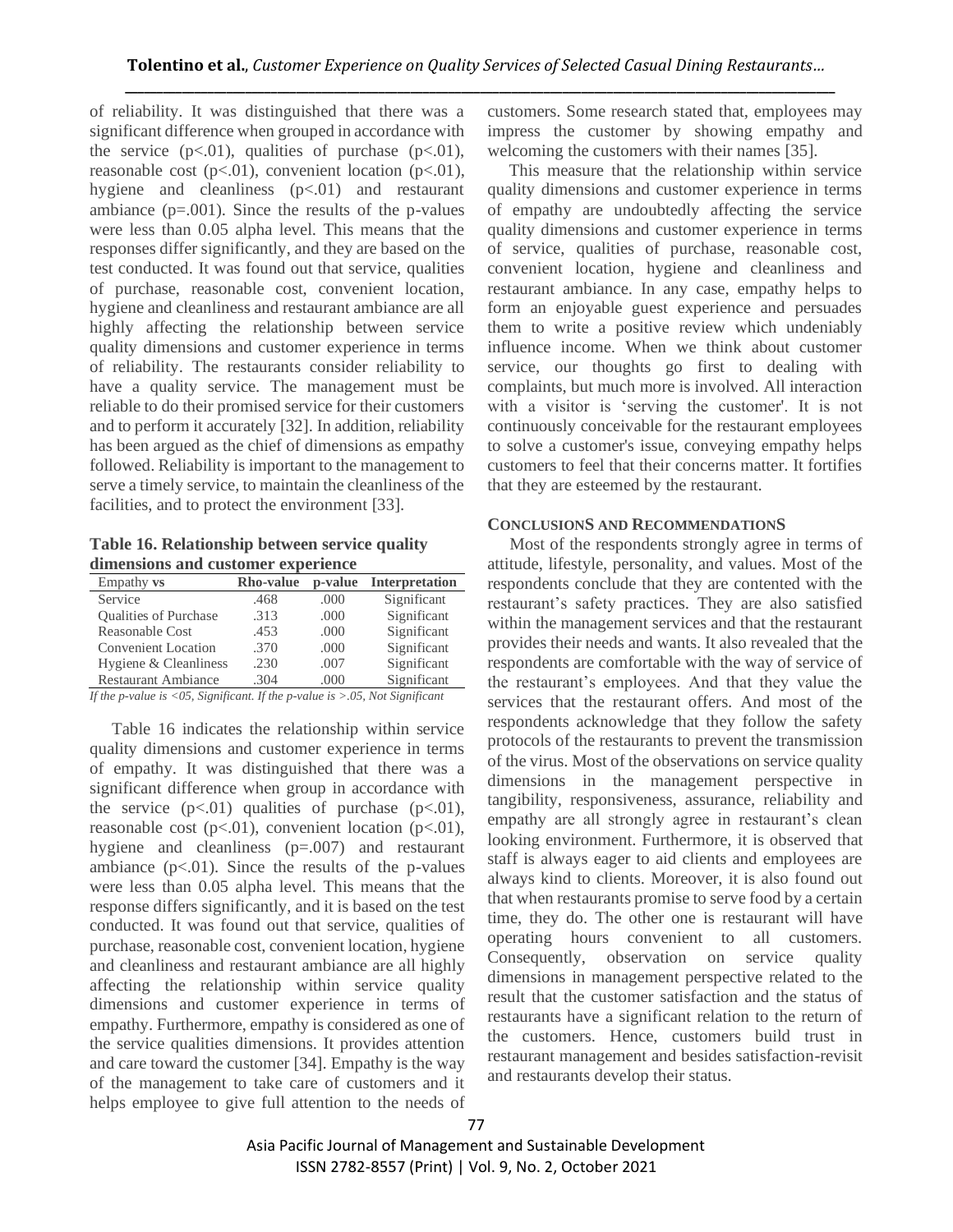The Casual Dining Restaurants in Laguna may maintain the management set-up that they have most specifically the safety protocols that they are implementing to ensure the safety of every customer to be able to maintain and improve their services and relationship among the employee and customer. And that customer satisfaction and the status of restaurants have a significant relation to the return of the customers. Thereafter, customers will also look for services provided by other companies. The goal of every businessman is to give excellent service to customer. The employees may observe the service quality dimensions in management perspective through the different attributes of the restaurants. The service quality can be achieved by the restaurant management by observing the expectation of the customers to the management. Thus, future researchers might use this as a groundwork to conduct a similar investigation and might include variables that were not included in this study. The Casual Dining Restaurants in Laguna may observe the behavior of the customers experience through the different attributes of the restaurants. It can improve the standard of the restaurants in Laguna by exceeding the customers' expectations during the pandemic. Future researchers may use it as a basis in conducting similar research and may include variables that were not covered in this study.

## **REFERENCES**

- [1] McKibbin, W. J., & Fernando, R. (2020). The Global Macroeconomic Impacts of COVID-19: Seven Scenarios. SSRN Electronic Journal. https://doi.org/10.2139/ssrn.3547729
- [2] Joseph Anthony Lim, B., & Leong Hall, R. (2020). The Philippine Economy During the COVID Pandemic. Retrieved from https://bit.ly/3asoQ6a
- [3] Gursoy, D., & Chi, C. G. (2020). Effects of COVID-19 pandemic on hospitality industry: review of the current situations and a research agenda. *Journal of Hospitality Marketing & Management*, 29(5), 527–529. 10.1080/19368623.2020.1788231,.
- [4] Konuk, F. A. (2019). The influence of perceived food quality, price fairness, perceived value and satisfaction on customers' revisit and word-of-mouth intentions towards organic food restaurants. *Journal of Retailing and Consumer Services,* 50, 103–110. https://doi.org/10.1016/j.jretconser.2019.05.000
- [5] Yrjölä, M., Rintamäki, T., Saarijärvi, H., Joensuu, J., & Kulkarni, G. (2019). A customer value perspective to service experiences in restaurants. *Journal of Retailing and Consumer Services*, 51, 91–101. https://doi.org/10.1016/j.jretconser.2019.05.003
- [6] Alhelalat, J. A., Habiballah, M. A., & Twaissi, N. M. (2017). The impact of personal and functional aspects of restaurant employee service behaviour on customer satisfaction. *International Journal of Hospitality Management*, 66, 46–53. 10.1016/j.ijhm.2017.07.001
- [7] Omar, M. S., Ariffin, H. F., & Ahmad, R. (2016). Service Quality, Customers' Satisfaction and the Moderating Effects of Gender: A Study of Arabic Restaurants. *Procedia - Social and Behavioral Sciences*, 224, 384– 392. https://doi.org/10.1016/j.sbspro.2016.05.393
- [8] Hsiao, Y. H., Chen, L. F., Chang, C. C., & Chiu, F. H. (2016). Configurational path to customer satisfaction and stickiness for a restaurant chain using fuzzy set qualitative comparative analysis. *Journal of Business Research*, 69(8), 2939–2949.1016/j.jbusres.2015.12.063
- [9] Auliana, L. I. N. A., Alexandri, M. B., & Arifianti, R. (2019). Customer Relationship Management (CRM) in Small Medium Enterprises of Creative Industries in Indonesia. *J. financ. econ.*, *1*(1), 71-80.
- [10] Yrjölä, M., Rintamäki, T., Saarijärvi, H., Joensuu, J., & Kulkarni, G. (2019). A customer value perspective to service experiences in restaurants. *Journal of Retailing and Consumer Services*, 51, 91–101. https://doi.org/10.1016/j.jretconser.2019.05.030
- [11] Saneva, D., & Chortoseva, S. (2018). Service quality in restaurants: Customers' expectation and customers' perception. *SAR Journal - Science and Research*, 36, 12.
- [12] Diab, D. M. E., Mohammed, H. E., Mansour, E. H., & Saad, O. (2016). Marketing and branding research Investigating the impact of key dimensions of service quality on customers' satisfaction and loyalty: Evidences from the restaurant industry in Sudan. In *Marketing and Branding Research*, 3.
- [13] Tian, G., Lu, L., & McIntosh, C. (2020). What factors affect consumers' dining sentiments and their ratings: Evidence from restaurant online review data. *Food Quality and Preference*, 88, 104060. https://doi.org/10.1016/j.foodqual.2020.104060
- [14] Basri, N. A. H., Ahmad, R., Anuar, F. I., & Ismail, K. A. (2016). Effect of Word-of-Mouth Communication on Consumer Purchase Decision: Malay Upscale Restaurant. *Procedia - Social and Behavioral Sciences,* 222, 324–331. 10.1016/j.sbspro.2016.05.175
- [15] Wulandari, R., Tandri, R. A., & Putra, A. A. (2019). Factors Affecting Choice of Chinese Restaurants in Bandung: Important of Ambiance. In 6th Bandung Creative Movement 2019 (6). Telkom University.
- [16] Mannan, M., Chowdhury, N., Sarker, P., & Amir, R. (2019). Modeling customer satisfaction and revisit intention in Bangladeshi dining restaurants. *Journal of Modelling in Management*, 14(4), 922–947. https://doi.org/10.1108/JM2-12-2017-0135
- [17] Yi, S., Zhao, J., & Joung, H. (2017). Influence of price and brand image on restaurant customers' restaurant selection attribute *Journal of foodservice business research*, *21*(2), 200-217.